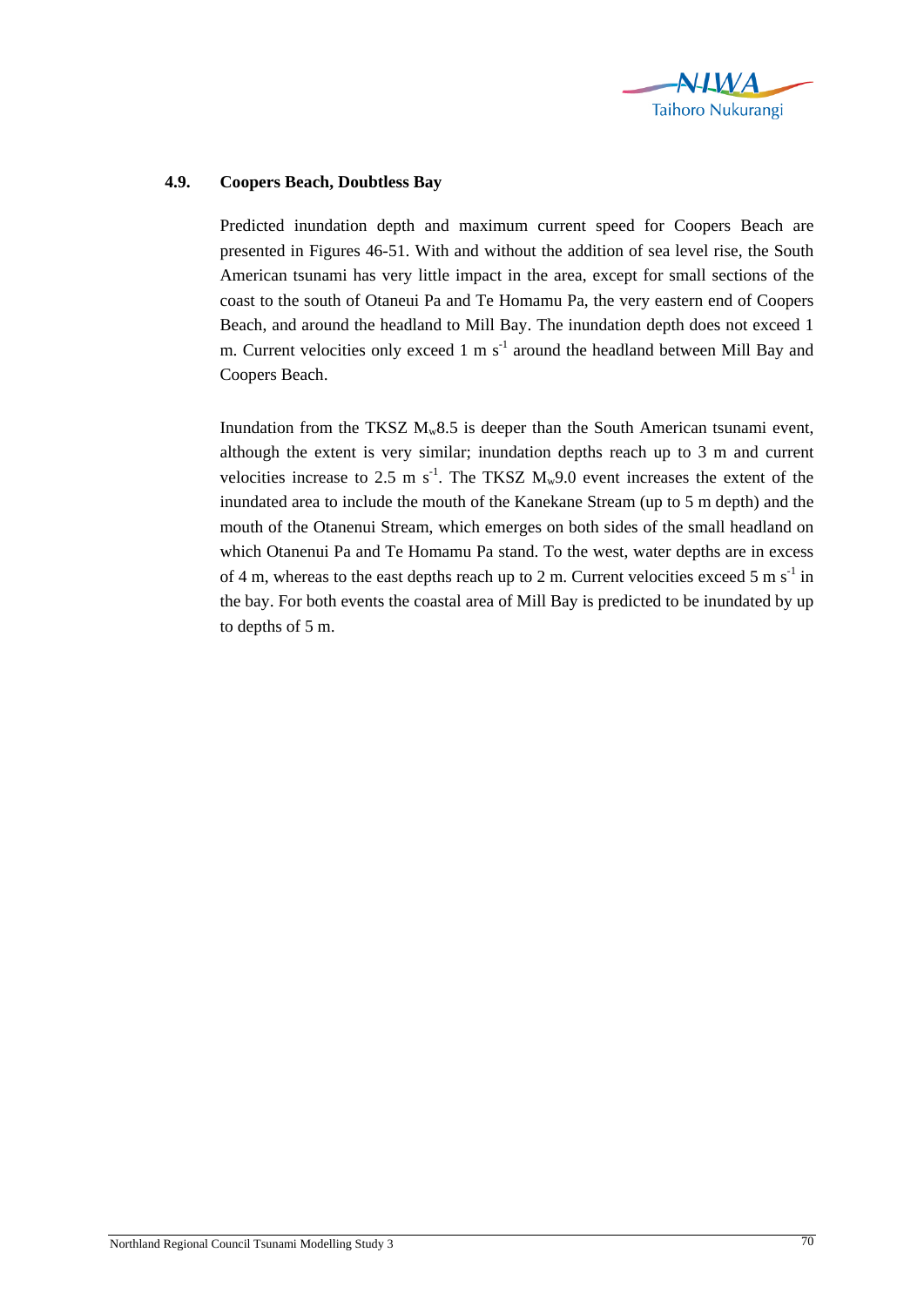





**Figure 46: Coopers Beach, Doubtless Bay: Maximum inundation speed (upper) and depth (lower) plots for the South American tsunami scenario at MHWS (to extent of LiDAR).**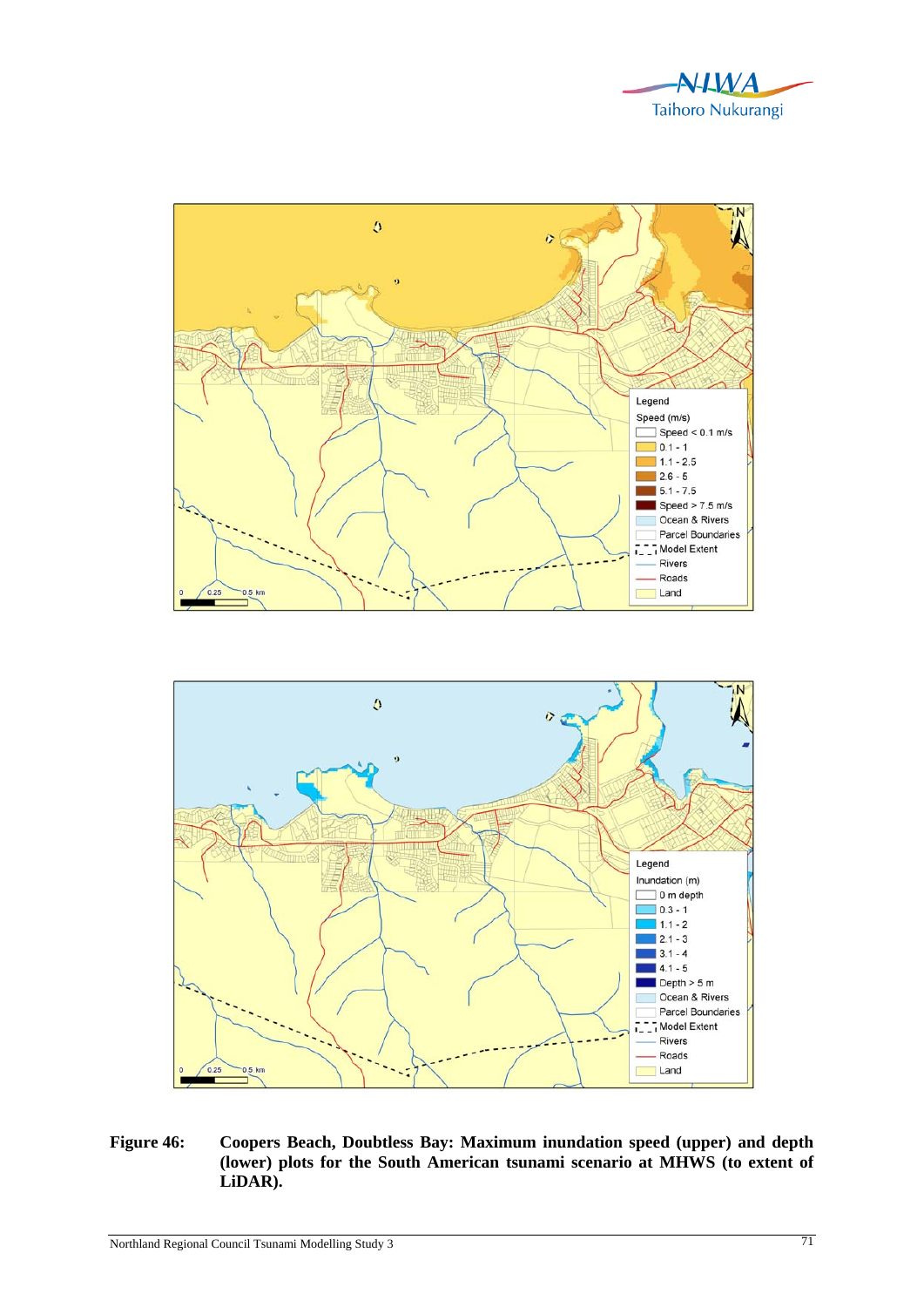





**Figure 47: Coopers Beach, Doubtless Bay: Maximum inundation speed (upper) and depth (lower) plots for the South American tsunami scenario at MHWS + 50cm (to extent of LiDAR).**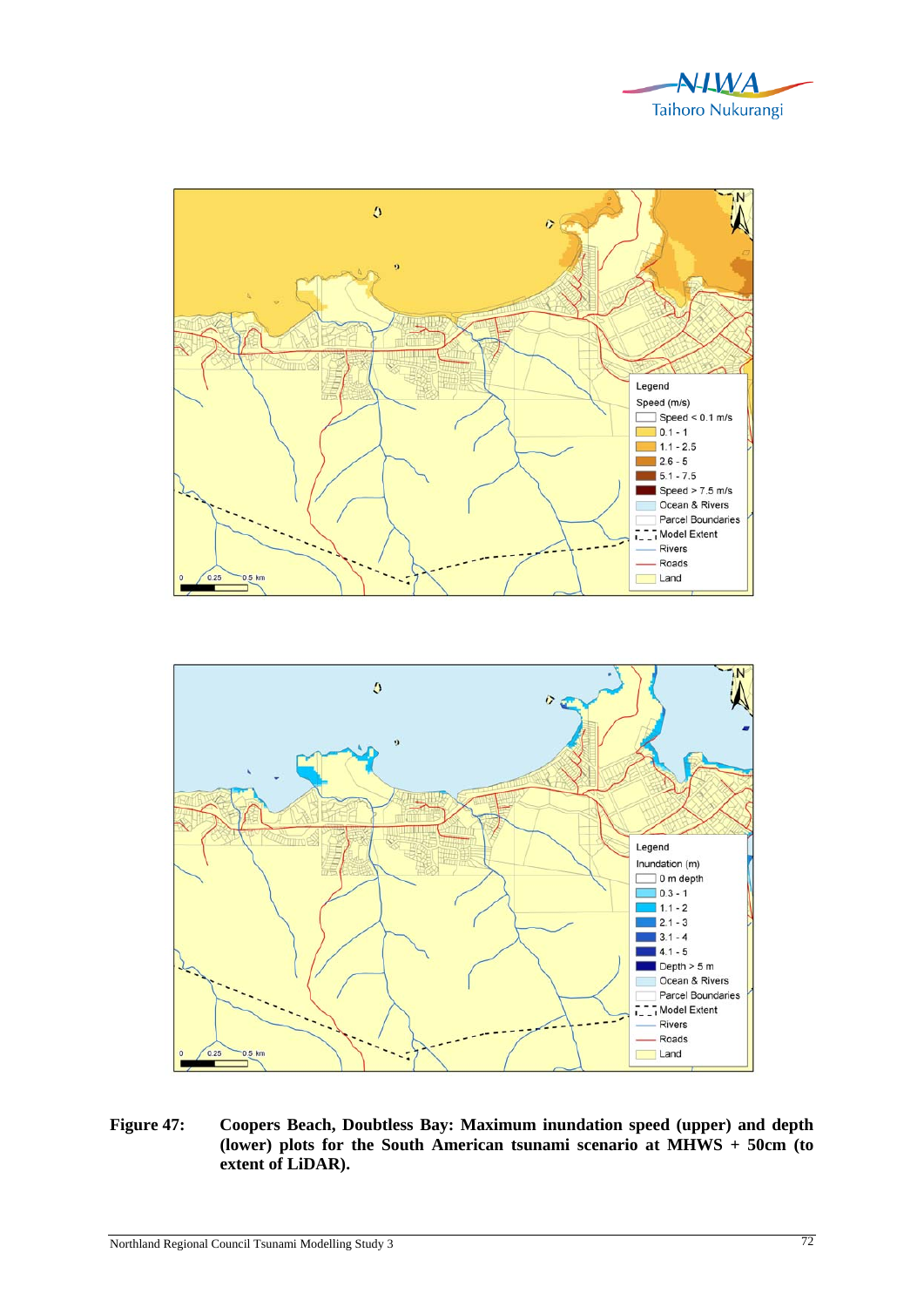





**Figure 48: Coopers Beach, Doubtless Bay: Maximum inundation speed (upper) and depth (lower) plots for the Mw8.5 Tonga-Kermadec subduction zone scenario at MHWS (to extent of LiDAR).**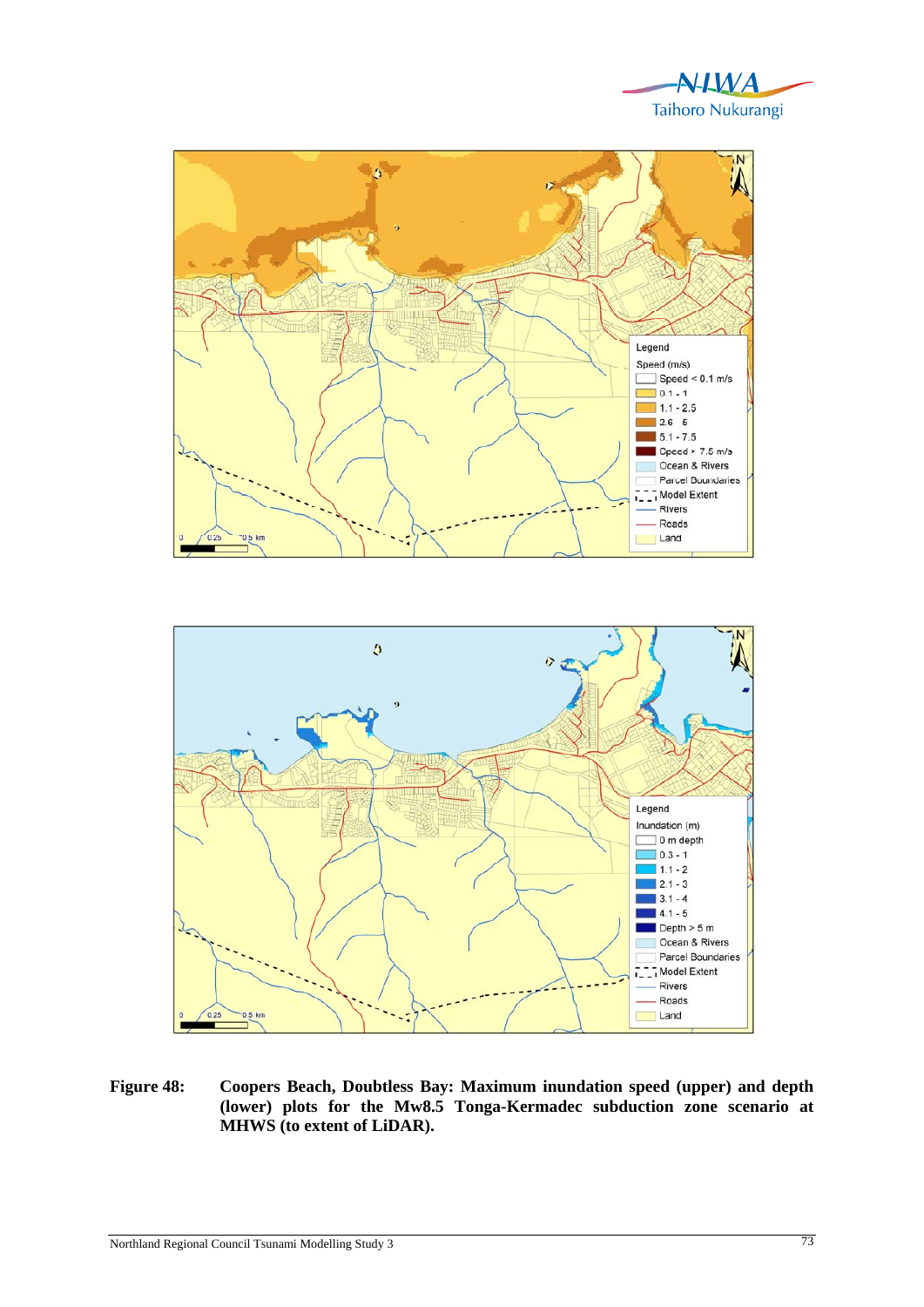





**Figure 49: Coopers Beach, Doubtless Bay: Maximum inundation speed (upper) and depth (lower) plots for the Mw8.5 Tonga-Kermadec subduction zone scenario at MHWS + 50cm (to extent of LiDAR).**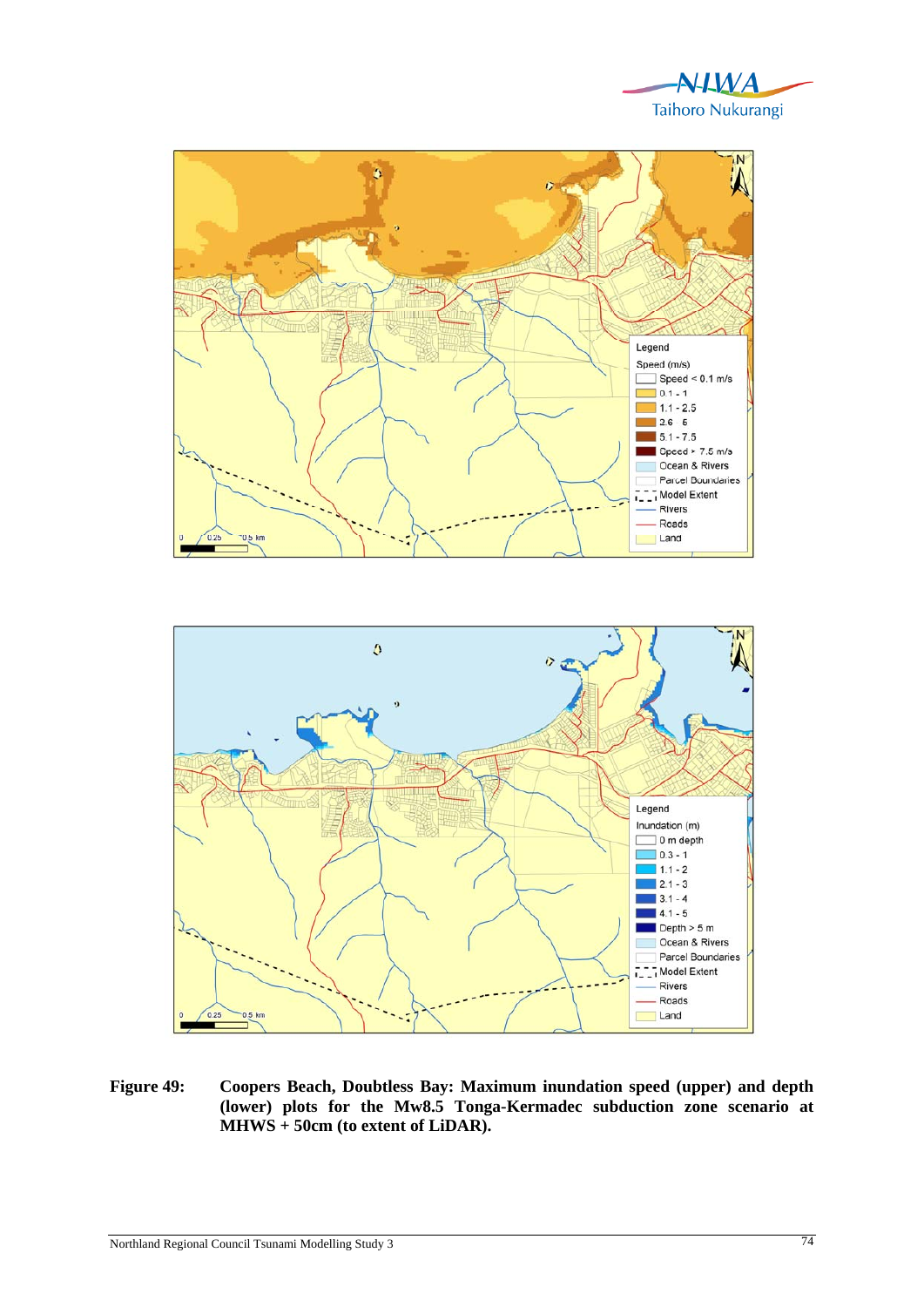





**Figure 50: Coopers Beach, Doubtless Bay: Maximum inundation speed (upper) and depth (lower) plots for the Mw9.0 Tonga-Kermadec subduction zone scenario at MHWS (to extent of LiDAR).**